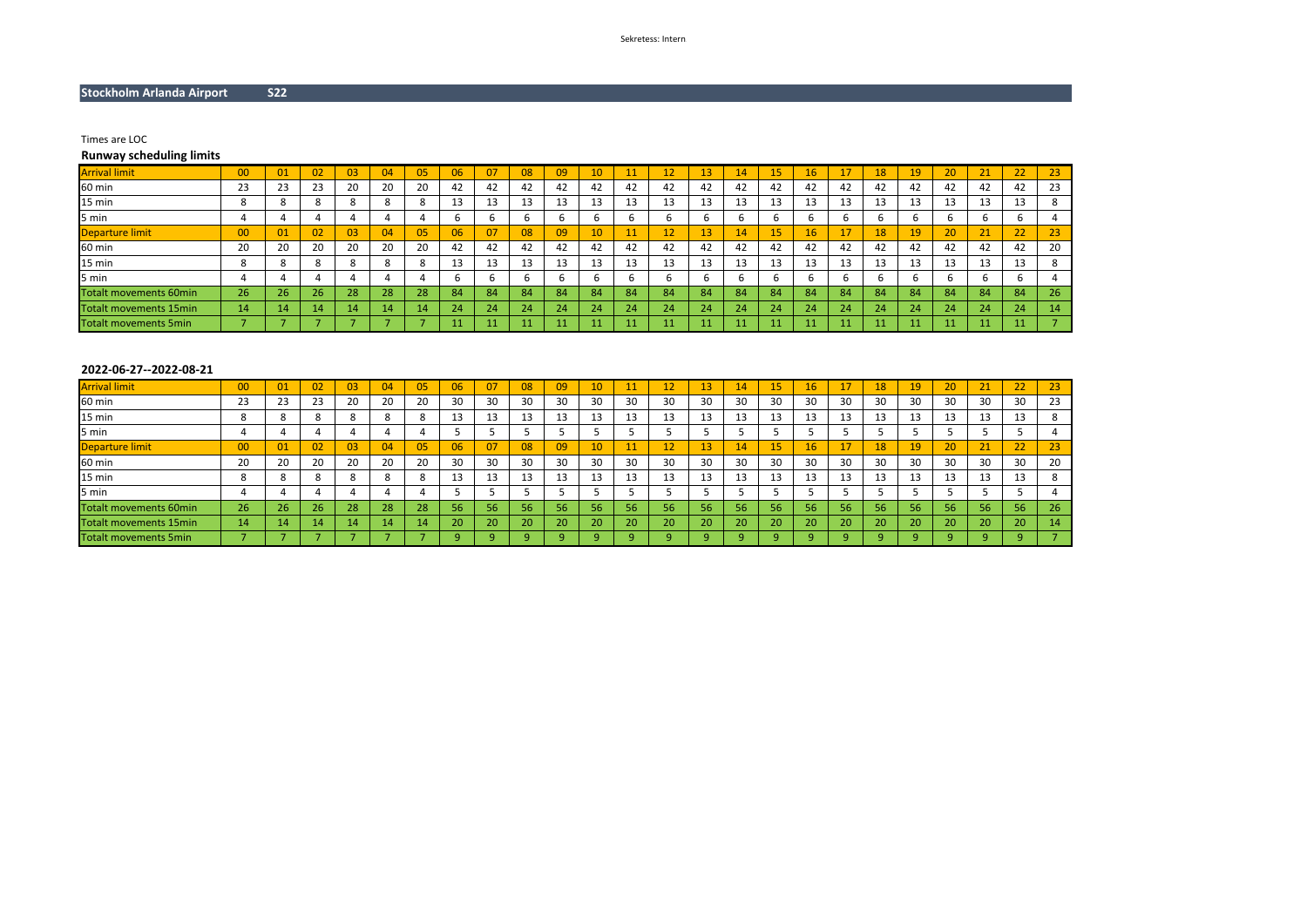## **Coordination parameters Terminal 3**

#### GATE:

| DOMESTIC AND SCHENGEN:       | MAXPAX: |                                                          |
|------------------------------|---------|----------------------------------------------------------|
| <b>GATE 1 CAN ACCOMODATE</b> | 200     |                                                          |
| <b>GATE 2 CAN ACCOMODATE</b> | 100     | Expires if flight with maxpax>100 is allocated to gate 1 |
| GATE 3 CAN ACCOMODATE        | 200     |                                                          |
| GATE 4 CAN ACCOMODATE        | 100     | Expires if flight with maxpax>100 is allocated to gate 3 |
| GATE 5 CAN ACCOMODATE        | 100     |                                                          |
| GATE 6 CAN ACCOMODATE        | 100     |                                                          |

GATE 1-6 SHALL OPEN 25 MINUTES BEFORE DEPARTURE AND CLOSE 10 MINS AFTER DEPARTURE

MAX PAX/ROLLING HOUR Passenger Terminal Departure flow max 380/hr rolling

## **Terminal 5**

Valid for all Non-Schengen passenger flights

#### Maximum 7 Code-E or Code-D a/c

- For turnarounds > 210 minutes
- Tow-out: 60 minutes after arrival
- Tow-in: 90 minutes prior to departure Time between flights 30 min

#### *Whereof;*

Maximum 1 Code-F a/c simultaneously

- For turnarounds > 210 minutes
	- Tow-out: 90 minutes after arrival
	- Tow-in: 120 minutes prior to departure
	- Time between flights 30 min

## **Terminal capacity**

| <b>Max PAX/rolling hour</b> | тч         | יש   |
|-----------------------------|------------|------|
| <b>Arrivals</b>             | 3.600 1000 |      |
| Departures                  | 4.200      | 1000 |